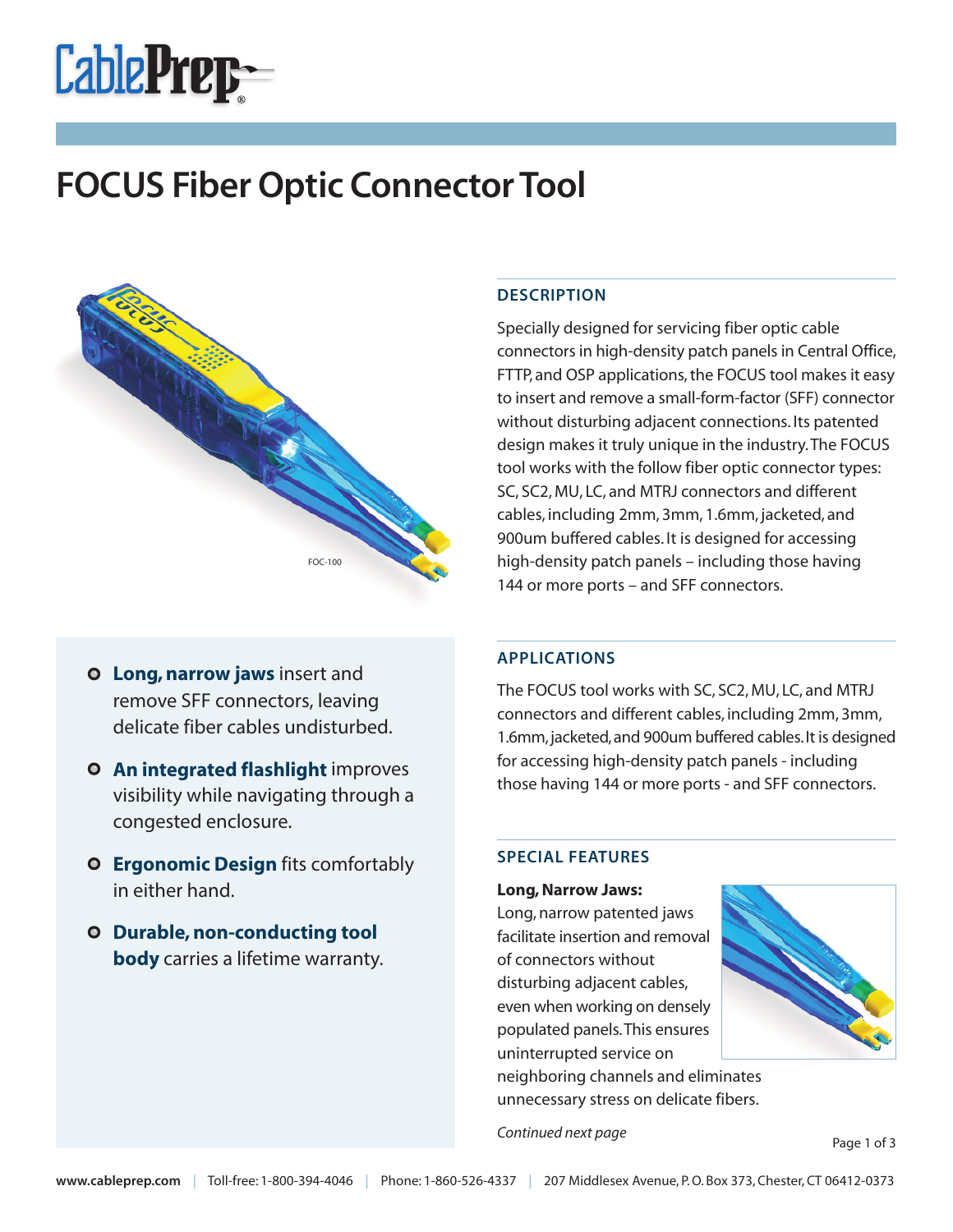

# **FOCUS Fiber Optic Connector Tool**

### **SPECIAL FEATURES** *(continued)*

#### **An Ergonomic Design:**

The tool body is comfortable to hold and easy to navigate with either hand.It is designed for one-handed operation and accomodates both large and small hands. Because the spring-loaded jaws are long and tapered, they easily reach



the back of patch-panel enclosures.The tool design prevents pinching the operator's hand when opening or closing the jaws.

### **An Integrated Flashlight:**

A patented removable flashlight improves visibility while navigating through a congested enclosure.The light illuminates individual ports and connectors on the panel as well as the tool tips, which allows the tool to be



used in low-light situations.The two standard AAA batteries can be easily changed in the field.

## **Universal Tips:**

Made of specially formulated material, the patented tips of the tool provide a firm grasp on small-form-factor connectors.The jaws support the cable to keep it from bending and protect the delicate fibers within.



# **Contoured Notch for LC Connectors:**

During insertion of LC connectors, the patented notch on one tip prevents the latch from being depressed, ensuring positive latching of the connector.During removal, the straight tip depresses the



latch and frees the connector from its port.

### **Non-locking Design:**

The patented tool jaws are spring-loaded and will not lock onto the connector, thus avoiding damage to the connector and cable if the tool is dropped during use.

## **Ease of Visibility and Storage:**

Made of attractive bright yellow and translucent blue material, the tool is easily located if dropped or misplaced in a poorly lit environment. It fits

conveniently in a holster that mounts to a standard tool belt; the holster is available from Cable Prep.

## **Non-conducting Material:**

The tool is made of non-conducting, dielectric plastic materials that eliminate the potential for shorts during use.